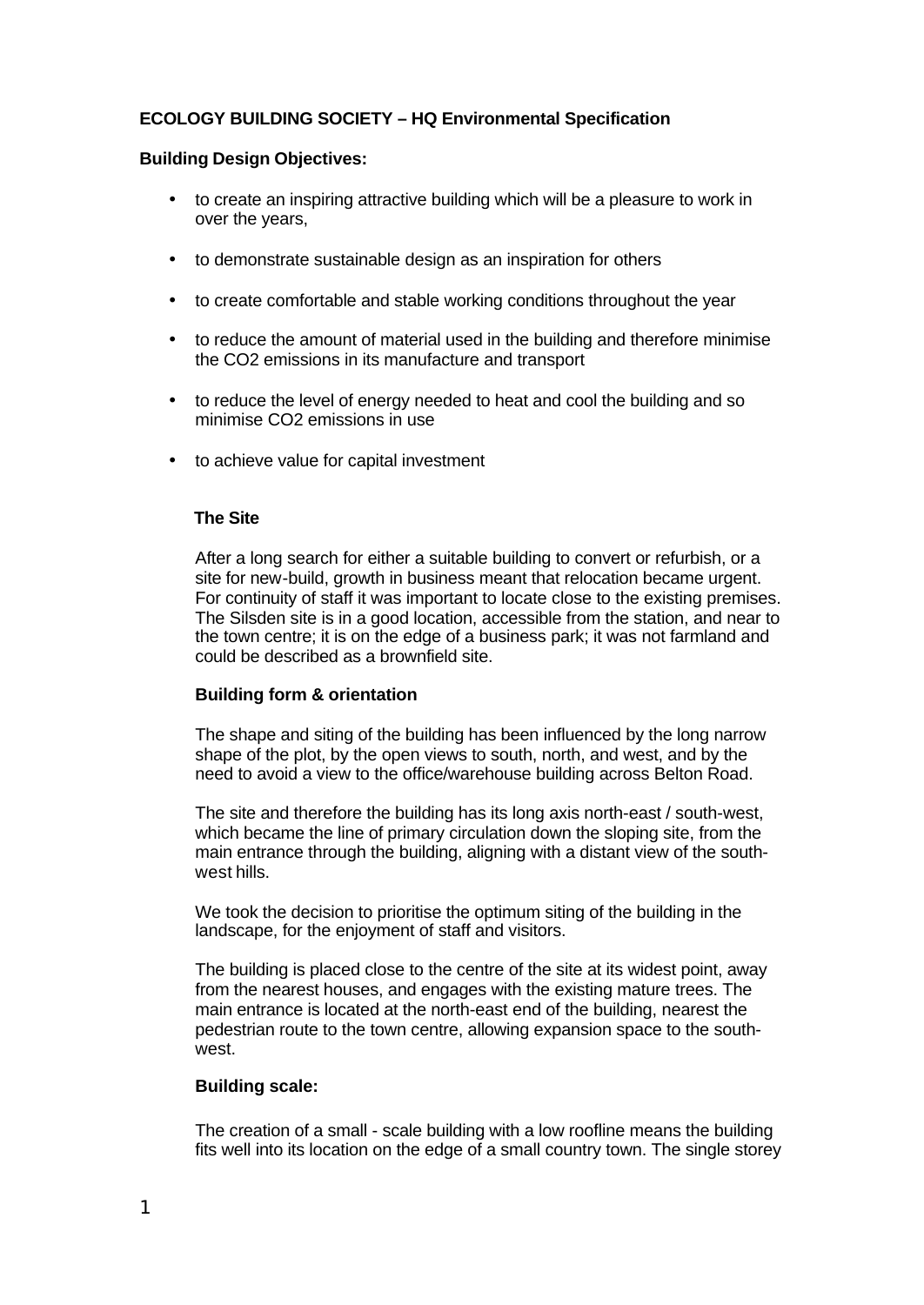section facing Belton Road allows high-level light into the centre of the ground floor and the first floor deck fits within the roof-space facing the garden.

## **Natural light:**

The building was designed to bring as much natural light into the working areas as possible. Since the smaller rooms without windows – plant room, toilets and archives – are located alongside Belton Road as a more defensive, cellular structure, no natural light is available through the spine wall. Light from above, from high level and roof windows, was brought in to reach all floors via the double height space over the main route through the building, and is a useful device to achieve a more even spread of light.

Most of the glazing is along the long rear elevation, lightweight in contrast, which allows views into the proposed gardens and to the large mature trees by the west boundary wall. The trees will help to protect the building from any potential glare from the low westerly summer sun.

Rather than provide external shading to any of the windows, it was decided to install internal blinds and shading where necessary, and additional tree planting opposite the north-west and south-west windows. During the settling in period, staff recorded where glare or overheating problems arose, and shading is being installed to suit particular needs.

The reception area receives natural light from the fully glazed main entrance lobby, which provides clear views of the site entrance and the pedestrian access bridge, and from the south west, with views to the gardens.

Additional natural light reaching the ground floor open plan office area via sunpipes was originally proposed but cut out to save costs. Monodraught Diamond Sunpipes were installed to supplement natural light provision in the offices of the chief executive and finance director and to bring light into the toilets and archive room.

## **Building Elements**

### **Floors:**

Floor design was based on the principle of using the floors as heat stores. Thermal mass is provided by the heavy, dense concrete ground floor slab & first floor deck.

Floor surfaces should be as exposed as possible – a linoleum floor finish rather than carpet, to allow the properties of the dense material to take effect

The floors absorb heat, from sunlight reaching the floor surface through the windows, from the gas fired space heating system ( in winter ), from computers and other office equipment, and from the building occupants. This stored heat will be released from the floor and radiated back into the room when the surrounding air temperature cools down.

The process of storing and releasing heat will result in a stable, even radiant temperature throughout the day creating a comfortable environment for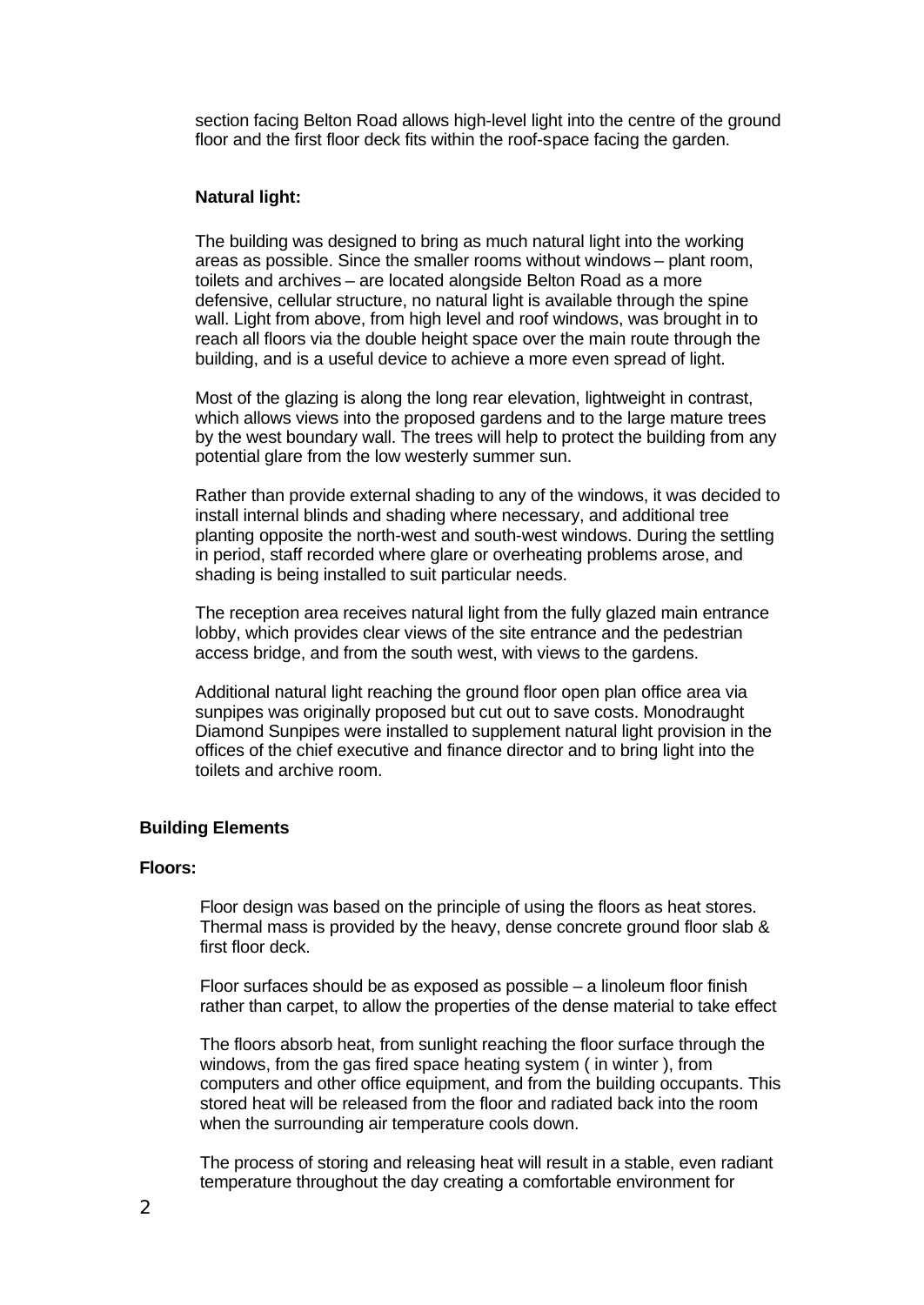occupants. Maximum use is made of incidental energy, minimising the need for dedicated space heating.

In summer, the floors absorb daytime heat, from solar gain, equipment and occupants, and release this stored heat overnight as the air temperature cools. The building is then comfortably cool at the start of the working day.

This thermal mass can be achieved at the lowest cost by the use of concrete and concrete block. It can be achieved without cement, but probably not in the context of a standard competitively tendered building contract, since speed is critical.

# **Internal walls:**

The internal heavy dense masonry wall running along the main route through the building, together with the masonry cross walls, also provide thermal mass. They absorb and give out heat in the same way as the floors, and assist in the creation and maintenance of a comfortable internal environment, winter and summer.

Plastered and painted concrete blocks were used for the central spine wall and recycled bricks for the cross walls. The recycled bricks are also painted white, to reflect and maximise the light.

Horizontal boarded timber cladding wraps round both external and internal walls surrounding the kitchen & toilets.

### **External walls:**

Part of the external walling is built of concrete block inner & outer leaves, with wide cavities for insulation. In some areas, the outer block leaf is replaced by dry-stone walling, in others by boarded timber on a timber frame.

Above first floor level, the gables are boarded timber on a timber frame with a plasterboard inner face.

The dry-stone walling along the Belmont Road frontage provides a visual connection to the field walls of the local area rooting the building in the local vernacular.

It is the view of our ecological design consultant, David Olivier, that the building should be as air-tight as possible, and that masonry construction would be the best way to achieve it, in terms of what is technically possible to build. He believes it is more effective to save energy by preventing heat loss through air-tightness than by avoiding the use of concrete and concrete blocks.

In terms of environmental costs during the life of a building, the capital build stage accounts for 10% of the total, and the costs arising from the buildingin-use accounts for the remaining 90%. It is clear therefore that minimising energy use during the life of the building had to take priority.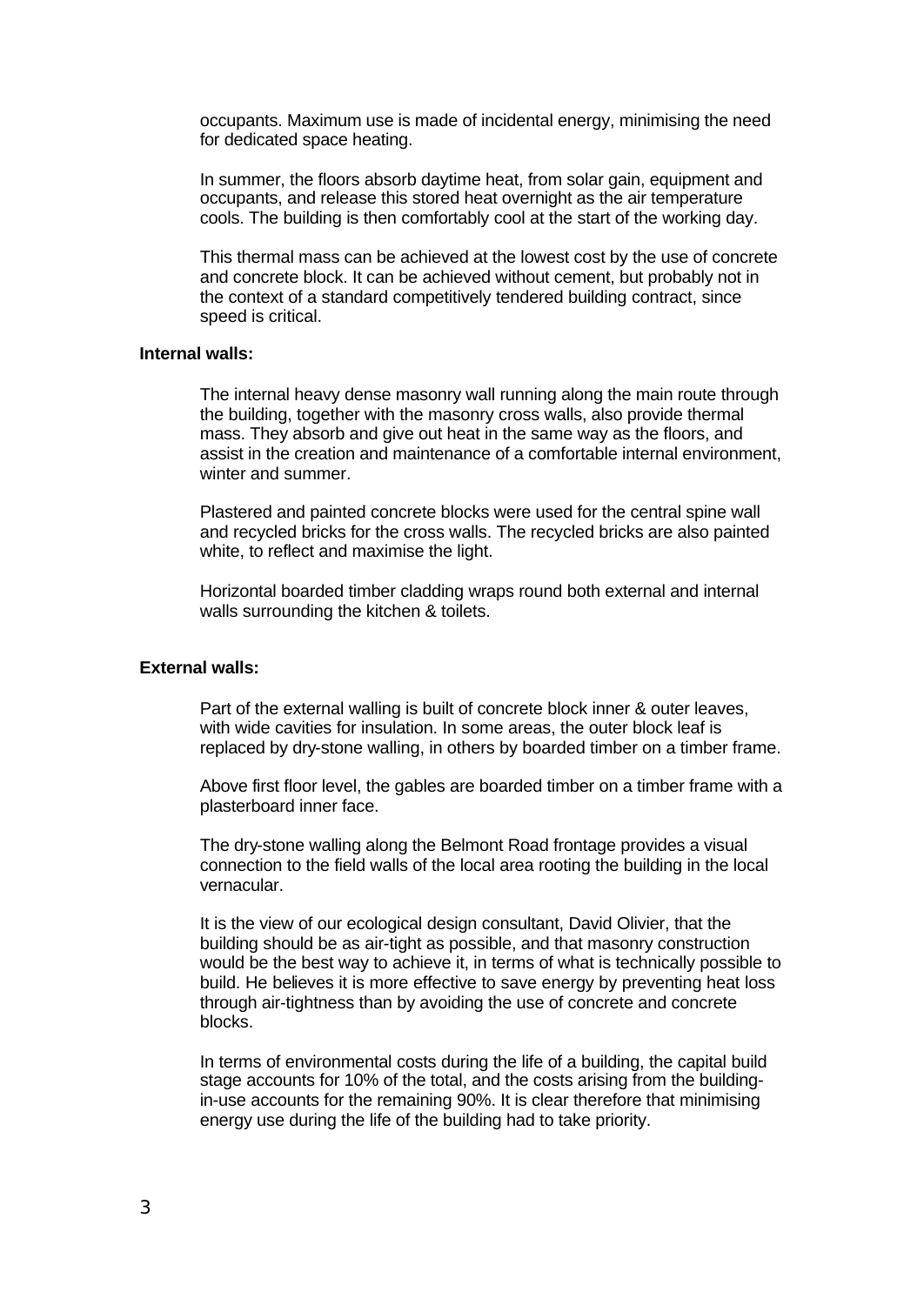Boarded timber on a timber frame, chosen also for aesthetic reasons, has been widely used in ecological building design, as timber is itself a renewable resource. It can be, and was, obtained from sustainable sources.

Windows and doors are high quality timber with Iplus low E glass, argon-filled double glazing from The Green Building Store.

Timber posts within external window screens are made from Parallam : recycled waste timber packed together in a resinous adhesive.

### **Roof:**

A reasonably lightweight roof has been selected, since a heavy concrete roof would have meant either a masonry internal supporting structure, dividing up the ground floor office space into small areas, or a heavy steel frame, allowing an open plan office. Neither was thought to be the best use of resources or allow light open offices.

All roofs are constructed with Fillcrete Masonite beams, a good example of ecological design, where otherwise scrap timber is used to form a sturdy " i " beam. The thin hardboard used to form the web avoids the problem of cold bridging, when insulation is packed within the depth of the beam.

The choice of a nature roof (RGC "Rootstop" Green Roof System by Ram Roof Garden ) was made partly on aesthetic grounds, and partly to allow the colonisation by insects, worms etc, of a similar area to the footprint of the new building. The sedum planting reduces the need for watering to a minimum.

#### **Supporting structure:**

The main nature roof above the two storey area is supported by ply box portal frames, bearing on to the ground floor and spanning on to the external upper section of the masonry central spine wall.

The single storey aluminium-covered roof facing Belton Road spans from the external masonry wall to the central spine wall.

The single storey roof over the main entrance, kitchen, toilets and part of reception spans between a steel post / beam structure and the inner masonry leaf of the external walls.

The first floor deck is largely supported by recycled brick cross walls at intervals along the building. At the timber framed external south-west wall, and over the reception area, the deck is supported by steel posts and beams. Masonite is also used as posts to form the external timber frame walls, clad in timber boarding. Parallam posts and beams are also used as supporting structures within the building.

## **Insulation:**

High levels of insulation have been provided throughout. Rockfloor has been used beneath the ground floor slab (100mm thick) and to external walls (up to 200mm thick) Warmcell re-cycled newspaper is used in the roof (300mm thick)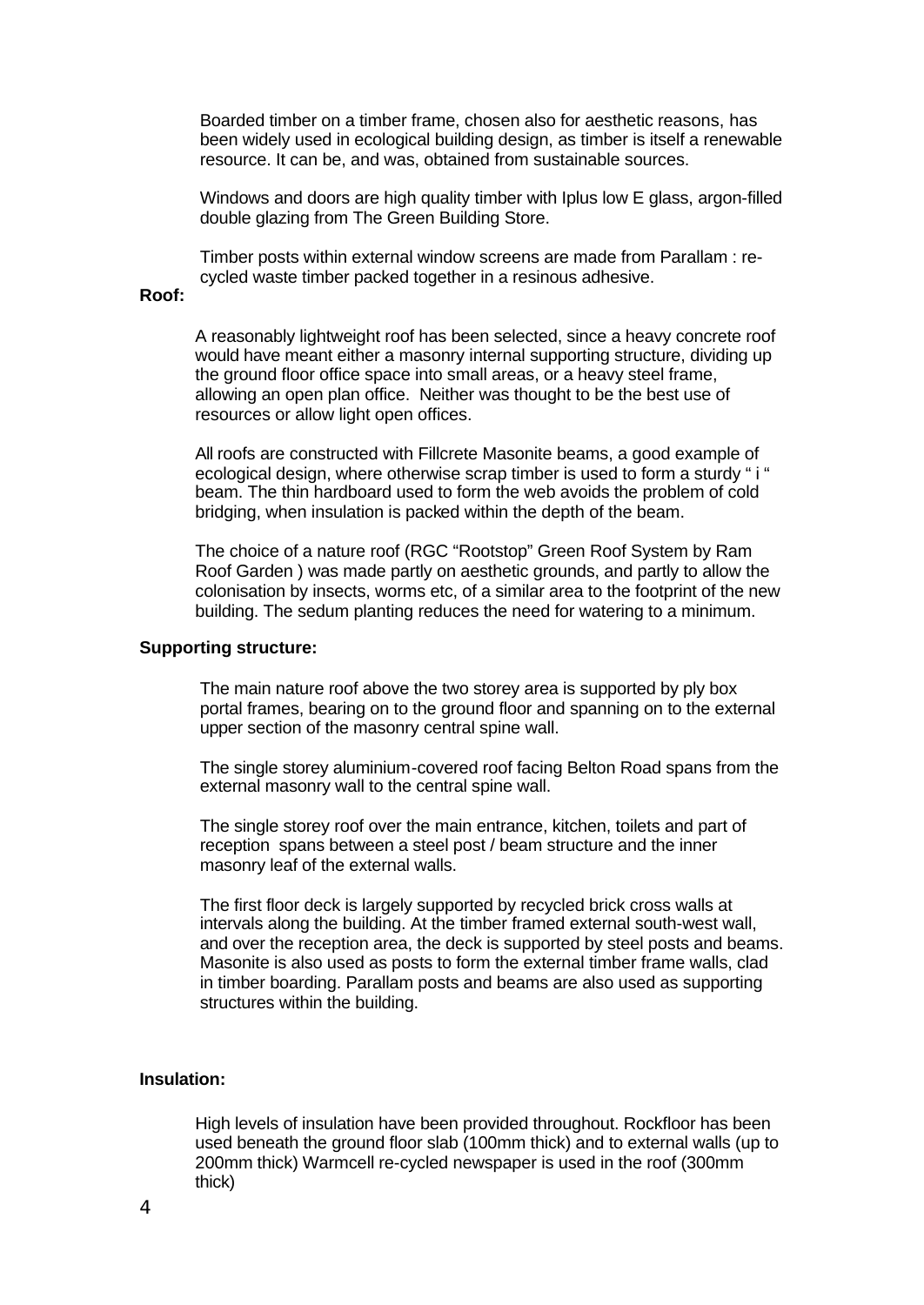### **Finishes:**

*Nature roofs* - Sedum planting to both the main double height roof and the single storey roof over the main entrance area.

*Re-cycled aluminium (Rigidal)* - to the single storey roof facing Belton Road, with re-cycled aluminium gutters and rainwater downpipes.

*External render -* lime render (The Traditional Lime Company) to the concrete blockwork is coated with naturally pigmented limewash.

*Timber boarding -* which is naturally resistant to insect attack has been chosen so that it can be left untreated; cedar, larch and douglas fir for external boarding to gables and the north-west wall and cedar for internal boarded areas.

*Internal gypsum plasterwork -* is finished with organic paints, light colours selected to maximise reflectivity and therefore lighting levels.

*Suspended acoustic ceiling* panels - are Heracoustic F woodwool slabs, sprayed white with organic paint to reflect light.

*Ceiling panels -* are birch-faced ply with light stain.

*Floor coverings* - are mostly linoleum, some rubber, with wool or sisal carpet to the small offices and anti-slip ceramic tiling to the toilets. Where timber is coated, organic stains or paints have been used - timber boarded flooring is coated with hard wax oil.

*Recycled glass mosaic wall tiles –* are used in the toilets and kitchen (Smith & Wareham)

*Snowflake recycled plastic counter tops –* are used in the toilets (Smile Plastics)

*Bamboo kitchen worktops.*

#### **Sanitary fittings:**

Low flush wcs (Elemental Solutions) are used throughout, with ceramic washhand basins

### **Building Services**

### **Heating system:**

A low temperature hot water system was chosen, provided by gas fired condensing boiler - the most efficient type available - and a range of radiators to suit their location. The system operates at flow and return temperatures of 60/40° to maximise the efficiency of the system, halving the amount of water circulating and reducing the pump duties to one eighth of normal design requirements.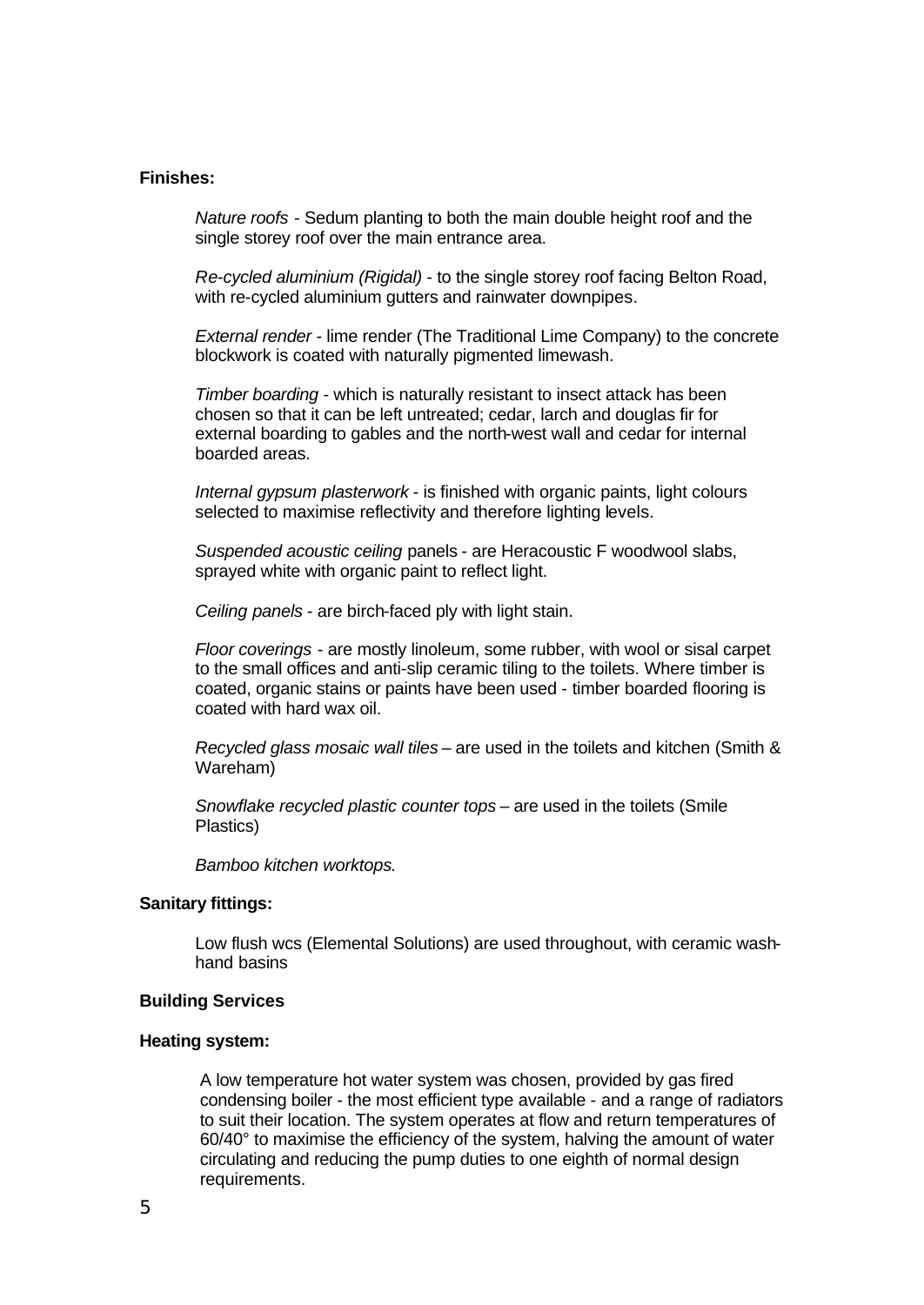The provision of space heating allows sufficient flexibility in the system to provide comfortable internal temperatures throughout the building on the coldest winter days, without needing to compensate by other measures, such as the over-provision of insulation. Reliance on the heat emitted from artificial lighting, for example, would not allow distribution of the heat available to where it is required by the building occupants (at floor level).

### **Natural ventilation:**

Trickle ventilators are used throughout the building, together with opening roof windows to provide a flow of external air when and where required. This element depends largely on a successful management strategy and cooperation by all staff members.

Air leakage has been reduced to a very low level so that the amount and direction of natural ventilation can be carefully controlled. The building has been designed to exceed an air leakage target of 5  $\text{m}^3$  / hour /  $\text{m}^2$ , comparing favourably to the best European and UK buildings. The building operates on 2 air changes per hour (the usual level in the UK is 8 air changes per hour)

## **Mechanical ventilation:**

Many green building design proposals aim to avoid the use of any mechanical ventilation, however the energy consultant felt strongly that mechanical ventilation should play a part in the ventilation strategy, in order to allow greater efficiency in the design and operation of the heating and cooling systems within the building. This is mainly to ensure effective air distribution throughout the office spaces, creating a greater degree of stability of temperature and air quality. The mechanical ventilation system is designed to be switched on by staff as necessary during cooler parts of the year only and replaced by natural ventilation when the weather is warm.

The ventilation system will provide additional night time cooling during the summer months, for times when the external air temperature is too high for natural cooling of the thermal mass to be sufficient. The system is designed to work automatically throughout the evening and night-time and responds to the temperature to be achieved. The system also provides emergency heating if needed, at any time of year.

Full heat recovery is obtained through the ventilator units, to further reduce the heat input required from the boiler. It is essential therefore to use mechanical, rather than natural ventilation during cooler periods.

### **Hot and cold water services:**

Hot water is provided mainly from an unvented central hot water storage cylinder adjacent to the boiler. Separate electric powered hot water storage is provided for the less frequently used kitchen and visitors' toilets, avoiding the need for long pipe runs from the boiler. Cold water is supplied from the mains except to the WCs, which are fed from an underground rainwater collection tank. The rainwater is channelled into the tank from the roofs, and is also used to irrigate the planted roof.